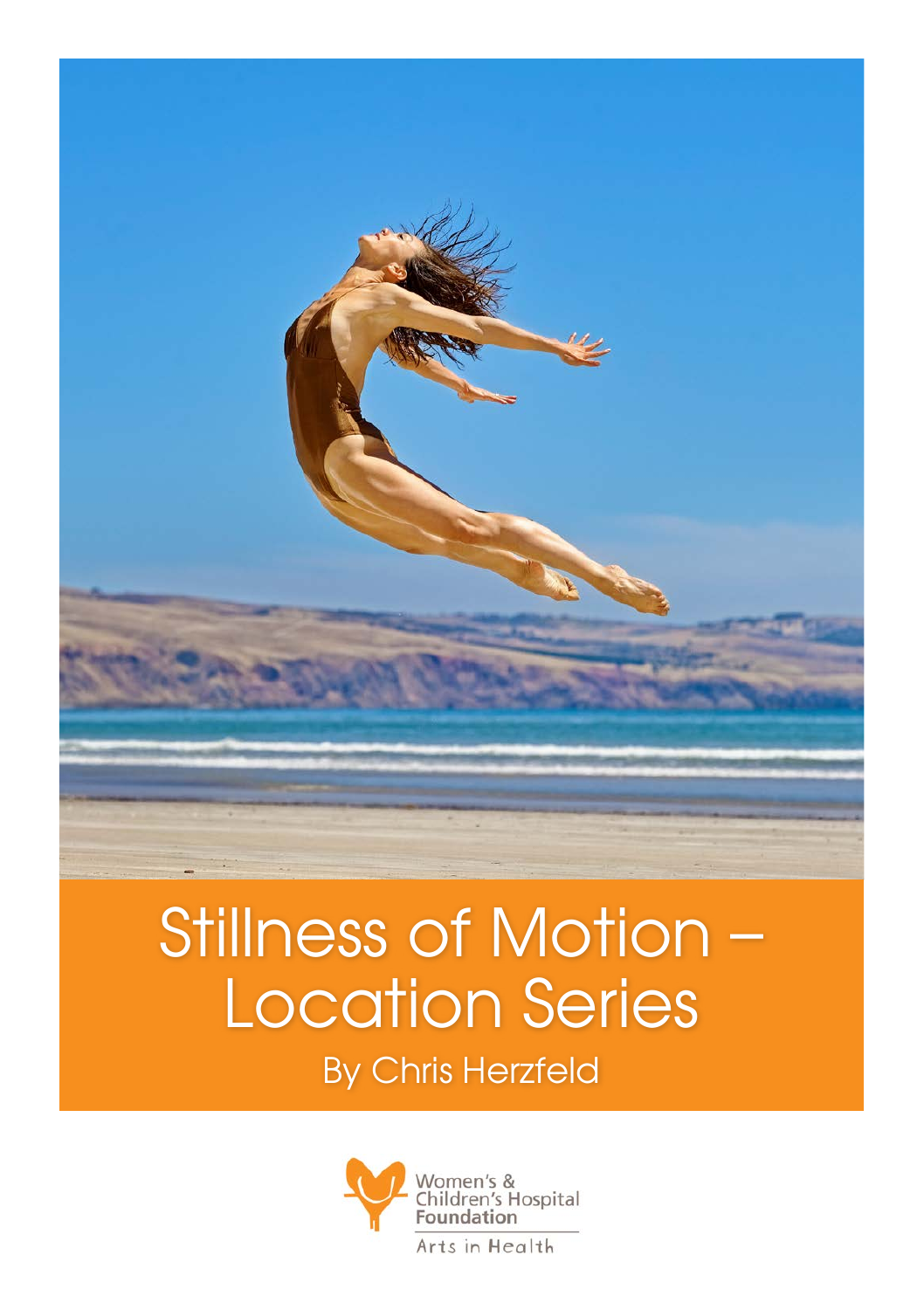

This series is part of an ongoing collection that Chris photographed in various parts of South Australia and around the world. Specifically, in this collection images were shot around Adelaide, the Fleurieu Peninsula and surrounds, Stockholm and Paris.

Chris likes to refer to these photographs as dance-fashion rather than straight dance photography. He has always been interested in taking dance off the stage and out of the photo studio in order to photograph dancers in the real world. This approach is enhanced by asking the dancers to swap their dance clothes for everyday wear, giving the images the feel that they would be at home in a fashion magazine.

Chris' trademark is his techniques in lighting all his shots, making the images look like that they have been shot in the studio. The other aspect of this collection that comes through is Chris's love of colour with the images taking on an almost 3-D look.

Chris remembers growing up where his cinematographer father always had cameras around the house, he started playing with them at a very early age and was able to start developing his own pictures at age 6.

After winning the inaugural Kodak Nikon Supershot Award in 1984, Chris embarked on a career as a lighting cameraman. He has worked broadly for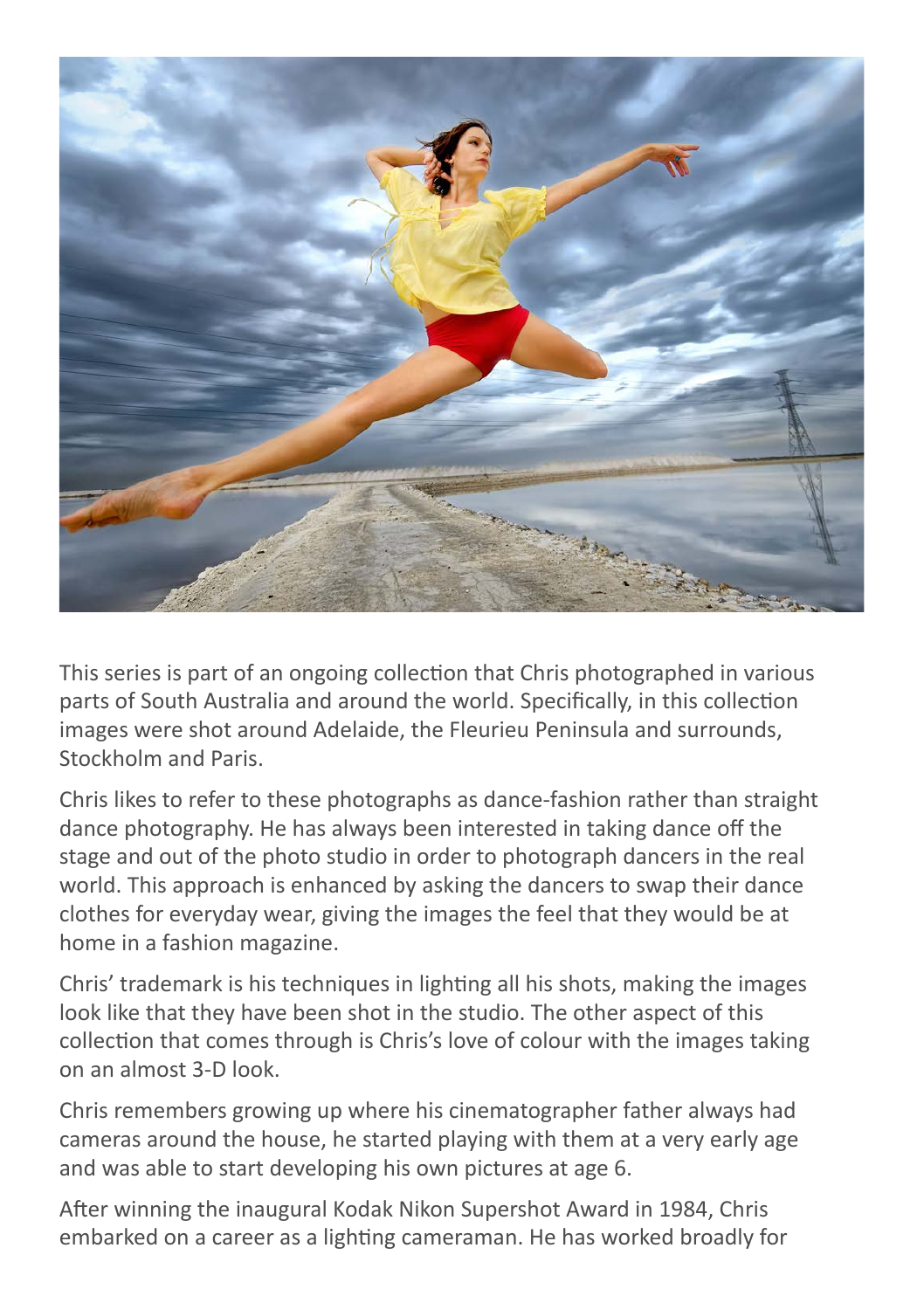

various television programs and commercials and extensively in the arts, in particular the Australian dance industry as a photographer & a cinematographer. Clients have included Australian Dance Theatre, Expressions Dance Company, State Theatre Company of South Australia, Restless Dance, Country Arts SA and Brink Productions.

Chris has gone on to win national and international awards for his dance photography including the International Loupe and the AIPP photography awards.

All Chris' dance images are "real in camera" - he doesn't use harnesses, ropes, trampolines, motor winders or Photoshop cut and pasting to manipulate the dancers in his images. The dancers jump and one image is taken with usually no more than 4 to 6 attempts at the moment by the dancer.

Chris loves to create images based on a narrative that invites the viewer to examine the image more closely after the initial viewing. His hope is that people will use their imagination to create a story from how they interpret the image.

To learn more about Chris' photography practice visit: camlight.com.au